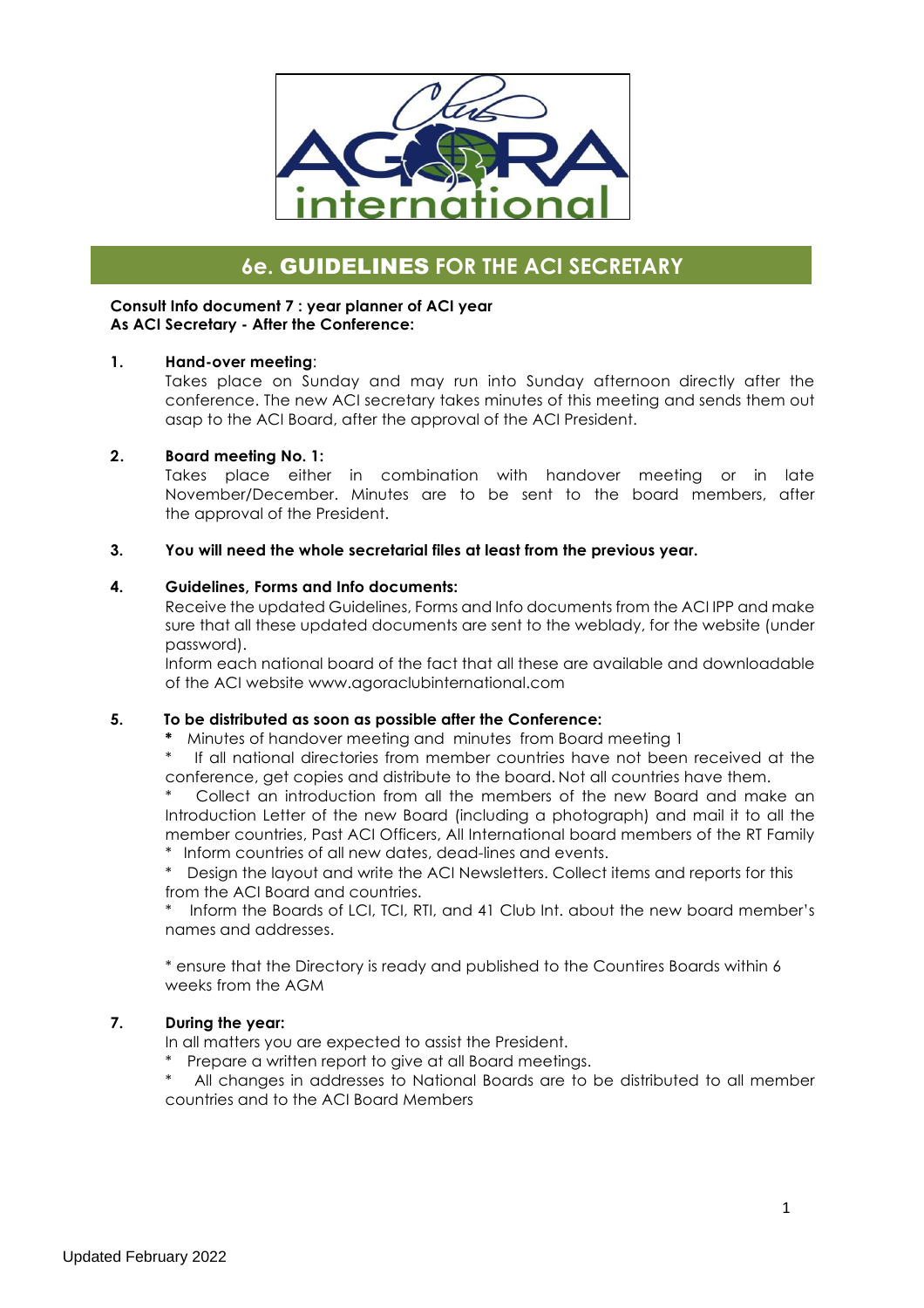Remind President to send greetings on behalf of the ACI board to all National AGMs, national and local charters.

- New Year's greetings are to be sent to the National Presidents / Chairmen.
- Send condolences on behalf of the ACI board
- \* All correspondence received should be forwarded to the relevant board members
- \* Send by request ACI information
- \* Liaise closely with the President on all matters.

\* Send out the guideline "How to host an ACI officer" as soon as the date of the ACI Officer's visit is fixed.

#### **8. New countries:**

Send the following documents to a new ACI country:

- **-** First contact : the ACI information pamphlet
- **-** Genuine interest : Guideline 1 and 2 and the latest ACI Newsletter
- **-** Charter : guideline 10 and the password of the ACI Website, so they can consult and download necessary documents

# **9. Board Meetings:**

Prepare the agenda together with the President. The agenda must be e-mailed to board members at least one/two weeks prior to the meeting. Minutes must be taken at all board meetings, then sent to the President for approval, following which they must be distributed to the Board members within **three weeks** after the meeting.

#### **10. February/March**

Confirm the dates of AGMs of ACI member countries for the following year. Remind them of the items which should be with the ACI Secretary by 30 June.

#### **Full member countries:**

**-** Any proposals and all amendments to the AoA

- and IRB
- **-** details of nominees for the ACI board
- **-** 150 words annual report (to be printed in the AGM Digital booklet).

#### **Associate member countries:**

- **-** Any proposals;
- **-** 150 words annual report (to be printed in the AGM Digital booklet).

#### **11. April**

- With the agenda for the board meeting 3 make a first draft of the agenda of the CM and the AGM.

#### **12. June**

- Middle of June : Remind the countries , that have not sent the documents mentioned in info doc 3 (reminder of documents, reports and information which have to be sent to the ACI Secretary by the 30th of June).

#### **13. July**

Send out the invitations to the Councillor's meeting and the AGM including the agendas to:

- \* Each Councillor of Full Member Countries;
- \* President/Chairman of Associate Member countries;
- All nominees:

If there are no nominees for ACI office, these matters should be re-circulated to all Full Member Countries. Details must have been received by the board at their meeting prior to the Conference. Nominations should always be supported by the approval of the respective national boards.